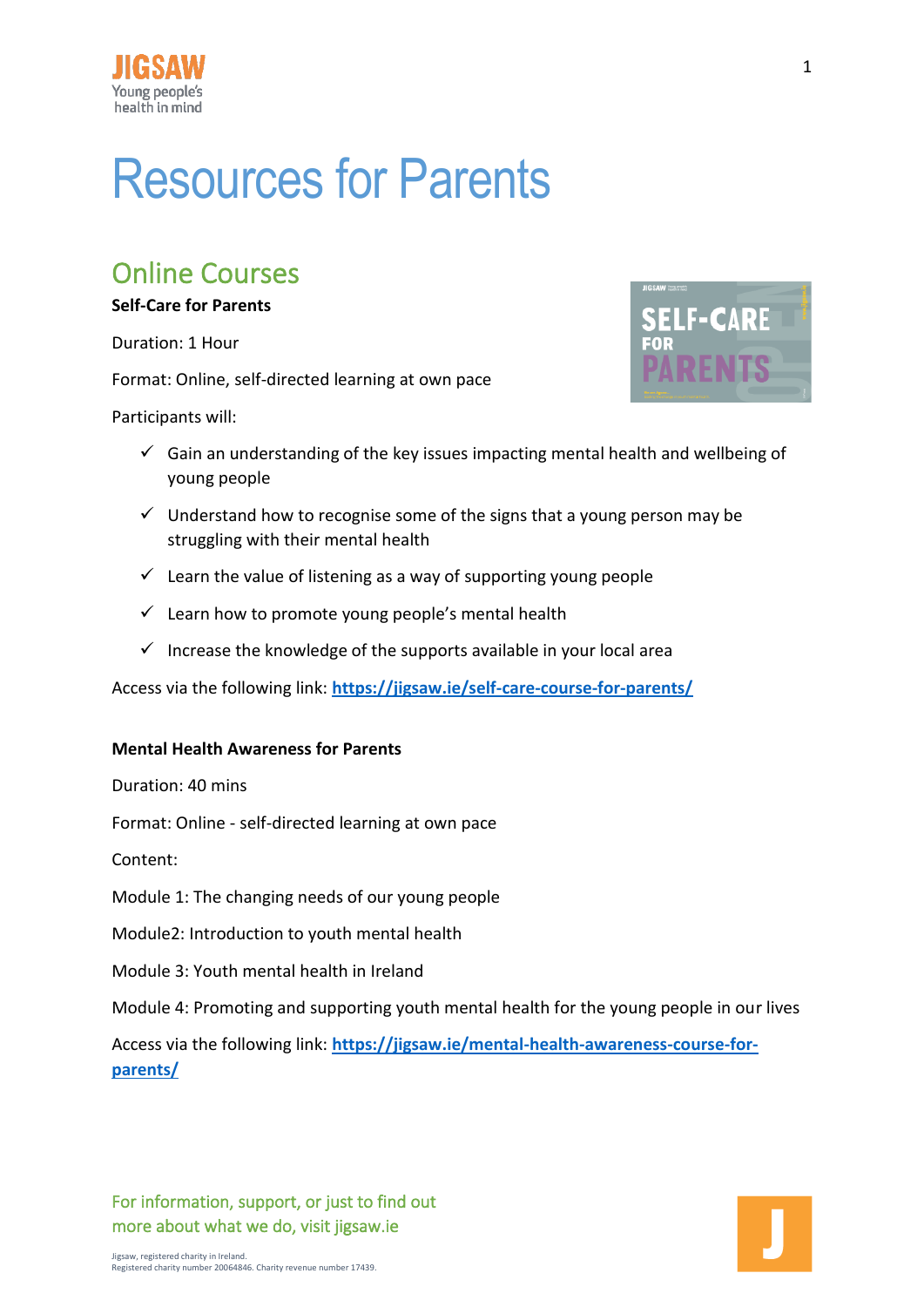

## Upcoming Live Webinars:

### **Self-Care During Winter Months**

Date: Monday 9<sup>th</sup> November:

<https://jigsaw.ie/webinars-for-parents-supporting-young-people/>

**Dealing with Family Conflict**

Date: Monday 7<sup>th</sup> December

**<https://jigsaw.ie/webinars-for-parents-supporting-young-people/>**

## Recorded Webinars for Parents (including questions from parents):

**Supporting Young People While in Lockdown - [https://jigsaw.ie/webinar-supporting](https://jigsaw.ie/webinar-supporting-young-people/)[young-people/](https://jigsaw.ie/webinar-supporting-young-people/)**

**Helping Young people Adjust to Change - <https://jigsaw.ie/webinar-adjusting-to-change/>**

**Helping Young People Manage Disappointment - [https://jigsaw.ie/webinar-managing](https://jigsaw.ie/webinar-managing-disappointment/)[disappointment/](https://jigsaw.ie/webinar-managing-disappointment/)**

**Supporting Young People to Manage Anxiety - [https://jigsaw.ie/webinar-managing](https://jigsaw.ie/webinar-managing-anxiety/)[anxiety/](https://jigsaw.ie/webinar-managing-anxiety/)**

### Supports for Parents

#### **Ask Jigsaw**

Got a mental health query or concern? Have your queries answered by Jigsaw clinicians. Submit your questions anonymously here:<https://jigsaw.ie/ask-jigsaw/>

A Jigsaw clinician will read through all of the queries that are submitted each week.

Check here for all published Qs & As:<https://jigsaw.ie/?s=ask+jigsaw>

Due to the number of questions we can't guarantee that we will be able to answer each one, but we'll try!

We hope 'Ask Jigsaw' can provide helpful advice and guidance. However, it cannot provide direct therapeutic support, like talking to someone face to face.

For information, support, or just to find out more about what we do, visit jigsaw.ie

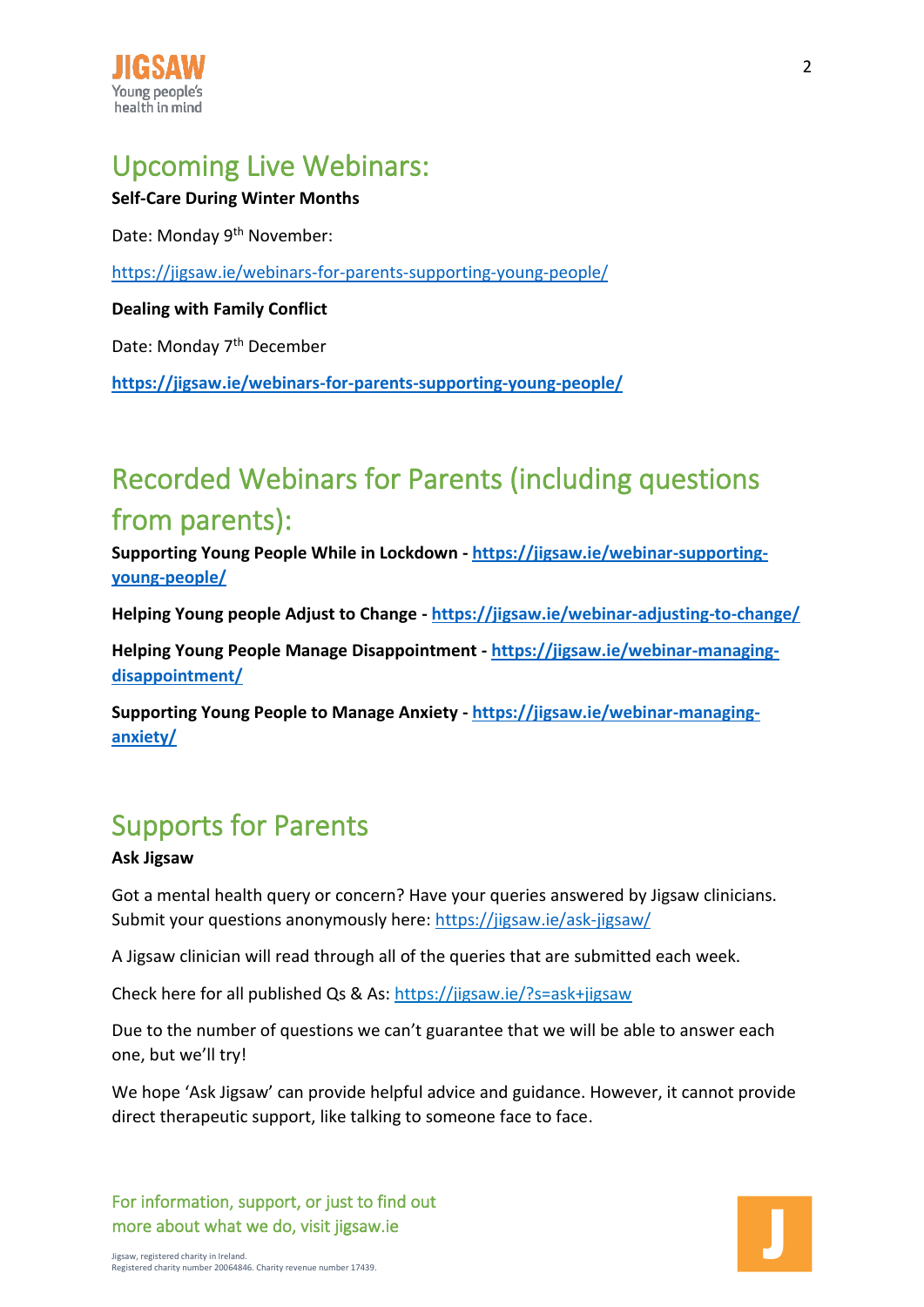

#### **Freephone 1800 JIGSAW (544729)**

Monday to Friday, 1pm- 5pm

(This phoneline is open to both parents & young people.)

Or, text 'call me' to 086 180 3880 stating your preferred time for a call back from a Jigsaw Clinician, Monday to Friday, 1pm – 5pm.

Or, email help@jigsaw.ie you can email anytime, clinicians will respond from Monday to Friday, 9am – 5pm

If you are looking for an urgent response please visit ['need urgent help'](https://jigsaw.ie/?s=ask+jigsaw) on jigsaw.ie

Or call your local Jigsaw service:

Roscommon - **0906 643010**

**Note: Jigsaw is not a crisis service**

### Online Supports for Young People between 12-25 **1:1 Live Chat**

Jigsaw Live Chat is a new way to get support if you're aged between 12-25 years old. Our trained staff host 1:1 webchats, Monday, Wednesday and Friday from 1-5pm, and Tuesday and Thursday from 2-8pm.

Login and talk about what's on your mind or send us an email anytime.

We accept our final chats 30 minutes before chat closes. If you'd like to chat after this, you can send an email or log in at another time. Register to chat or email with us.

Chat sessions will last approximately 40 minutes.

Young person can stay anonymous if they wish.

**<https://jigsaw.ie/talk-online/live-chat/>**

#### **Group Chats**

Jigsaw group chats are for young people between 12 and 25 years-old living in Ireland. These are live discussions online on mental health themes, facilitated by a Jigsaw clinician.

For information, support, or just to find out more about what we do, visit jigsaw.ie